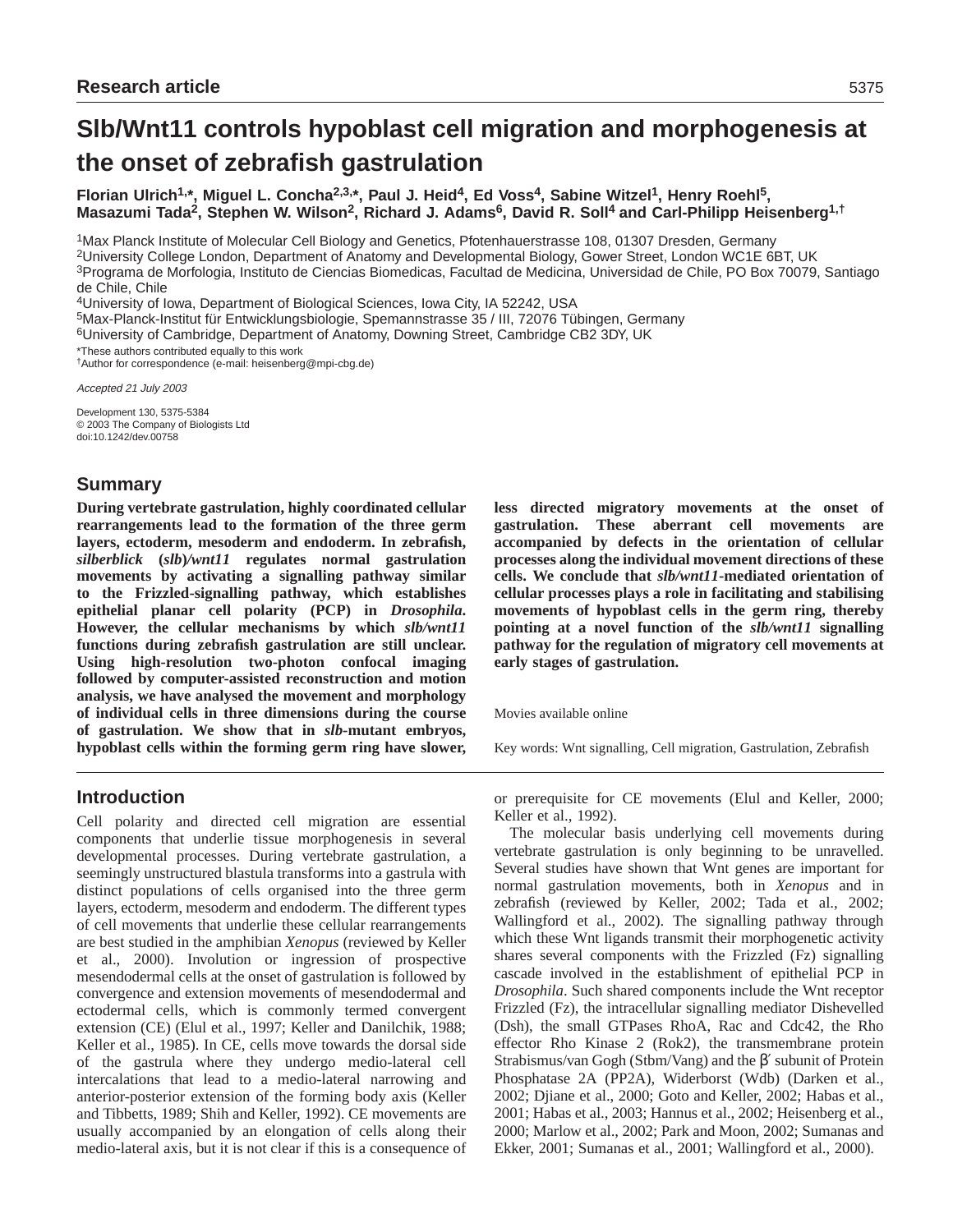In zebrafish, several mutants that exhibit defects in cell movements during gastrulation have been identified. In *pipetail* (*ppt*)/*wnt5*, *knypek* (*kny*)/*glypican4/6* and *trilobite* (*tri*)/*stbm* mutants, CE movements are predominantly affected in posterior regions of the gastrula, whereas in *slb/wnt11* (*slb*) embryos, CE movements in both anterior and posterior parts of the gastrula are defective (Hammerschmidt et al., 1996; Heisenberg et al., 2000; Jessen et al., 2002; Kilian et al., 2003; Rauch et al., 1997; Solnica-Krezel et al., 1996; Topczewski et al., 2001). Epistasis experiments indicate that *kny/glypican4/6* can function in the *slb/wnt11* signalling pathway, whereas *tri/stbm* appears to act in a parallel pathway (Heisenberg and Nüsslein-Volhard, 1997; Topczewski et al., 2001). However, the way in which these genes regulate gastrulation movements on a cellular basis is not yet fully understood.

Comparison of the functions of the Wnt/PCP pathway during vertebrate gastrulation and the Fz/PCP pathway in *Drosophila* reveals conserved and divergent signalling mechanisms. In the *Drosophila* wing disc, the Fz/PCP pathway determines polarity of cells along the proximal-distal axis, which results in the directed outgrowth of a single wing hair at the distal tip of those cells (reviewed by Adler, 2002). Proximal-distal cell polarization is preceded by an asymmetric localization of various components of the PCP pathway, such as Fz, Dsh, Fmi, Diego and Wdb, to the proximal and/or distal cortical domains of these cells (reviewed by Strutt, 2002). During vertebrate gastrulation, components of the Wnt/PCP pathway, such as Dsh and Stbm/Vang, are localised to the cell membrane (Park and Moon, 2002; Wallingford et al., 2000). However, no asymmetric distribution of these proteins has been observed. Morphologically, ectodermal and mesendodermal cells undergoing CE movements are elongated along their medio-lateral axis at late stages of gastrulation (Concha and Adams, 1998; Elul and Keller, 2000; Keller et al., 1992). Several studies in *Xenopus* and zebrafish demonstrate that the medio-lateral elongation of these cells is regulated by components of the Wnt/PCP pathway such as Dsh, Kny/ Glypican4/6, Tri/Stbm, Rok2 and Ppt/Wnt5 (Darken et al., 2002; Goto and Keller, 2002; Jessen et al., 2002; Kilian et al., 2003; Marlow et al., 2002; Topczewski et al., 2001; Wallingford et al., 2000). Thus, it is possible that the Wnt/PCP pathway, like its *Drosophila* counterpart, is involved in the regulation of cell polarity during vertebrate gastrulation. However, while in the *Drosophila* wing epithelium the ultimate readout of planar cell polarisation is the unidirectional (monopolar) orientation of one wing hair per cell, no equivalent Wnt/PCP-dependent monopolar cell polarisation has been observed during vertebrate gastrulation.

In this study, we analysed the role of *slb/wnt11* in regulating cell movements and morphology during zebrafish gastrulation. From 3D reconstruction and motion analysis of individual cells, we present evidence that *slb/wnt11* is required for the directionality and velocity of movements of hypoblast cells in the forming germ ring at the onset of gastrulation. We further demonstrate that *slb* hypoblast cells that have impaired migratory cell movements also exhibit defects in the orientation of cellular processes along their individual movement directions. This indicates that process orientation mediated by *slb/wnt11* is crucial for facilitating and stabilising hypoblast cell movements at the onset of gastrulation. These observations provide the first direct evidence of a role of the

*slb/wnt11* signalling pathway in regulating process orientation and migratory cell movements at early stages of zebrafish gastrulation.

## **Materials and methods**

#### **Staging and maintenance of embryos**

All zebrafish strains were maintained as described (Heisenberg et al., 1996). Wild-type embryos were taken from AB, gol\*, TL and Tübingen backgrounds. Embryos from homozygous slb*tx226* carriers were used for mutant analysis. Transgenic *gsc*GFP embryos were produced in the TL background as previously described (Gilmour et al., 2002).

#### **In situ hybridisation and gelatine sectioning**

Whole-mount in situ hybridisation was performed as previously described (Barth and Wilson, 1995). For sections, in situ-stained embryos were equilibrated in gelatine/albumen solution (0.49% gelatine, 30% egg albumen, 20% sucrose in PBS), transferred into an embedding form coated with fresh polymerisation solution (albumen, 25% glutaraldehyde, 10:1) and kept 15 minutes at room temperature to allow polymerisation. 20-µm serial sections were taken using a Leica Vibratome VT1000S.

#### **mRNA misexpression**

For ubiquitous overexpression, mRNA was injected into the yolk of zygote/one-cell stage embryos as previously described (Barth and Wilson, 1995). For scatter labelling of wild-type and *slb* mutant embryos, a mixture of 30-100 pg cytosolic GFP mRNA and 60-150 pg GAP43-GFP mRNA was injected into single blastomeres of 8-32 cell stage embryos. Transgenic gscGFP embryos were scatter labelled by injecting 250 pL of 0.5% rhodamine-dextrane with  $M_r$ =2.000×10<sup>3</sup> (Molecular Probes, Eugene) in 0.2 M KCl into single blastomeres of embryos at the 8- to 32-cell stage.

#### **Confocal imaging**

Shield-stage embryos were manually dechorionated and mounted in 1% agarose in E3 fish medium. Life images were obtained at room temperature with a 60×water-immersion objective on a BioRad Radiance 2000 Multiphoton Confocal Microscope setup.

For dual channel confocal timelapses, 488 nm Ar Laser and 543 nm He/Ne laser lines were used simultaneously. The emitted light passed through a 560 nm dichroic mirror/long path filter. Image zstacks were obtained by scanning areas of 204.8  $\mu$ m×204.8  $\mu$ m (0.4  $\mu$ m pixel<sup>-1</sup>) with 166 lines per second and 1.5  $\mu$ m steps over a total vertical distance of 66 µm. For each experiment, 12-20 image stacks were acquired in 4-minute time intervals.

For single channel timelapse recordings, z-stacks were acquired by scanning an area of 102.4  $\mu$ m×102.4  $\mu$ m (0.2  $\mu$ m pixel<sup>-1</sup>) with 750 lines second<sup>-1</sup> and 0.5  $\mu$ m steps over a total vertical distance of 50 µm. Stacks were taken continuously with no time gap in between. A mode-locked infrared laser line between 890 and 910 nm with an average power of 500 mW was used, originating from a Mira 900 twophoton Ti::Sapphire laser. A 532 nm laser source with 5 W output power was used as a pump laser (Coherent, California).

#### **Image analysis**

The acquired confocal z-stacks were volume rendered in 3D over time using the program Volocity (Improvision, UK). The cell movement analysis was also carried out using this software by manually measuring the positions of the geometric centre of the cells (the cell centroid) in three dimensions. Tracing was done manually by outlining the cell borders, using a newly developed version of the 3D-DIAS software (Soll et al., 2000; Heid et al., 2002). The cell bodies were always traced separately from cellular processes. Every cellular extension that emerged from the cell body at an angle of <135° and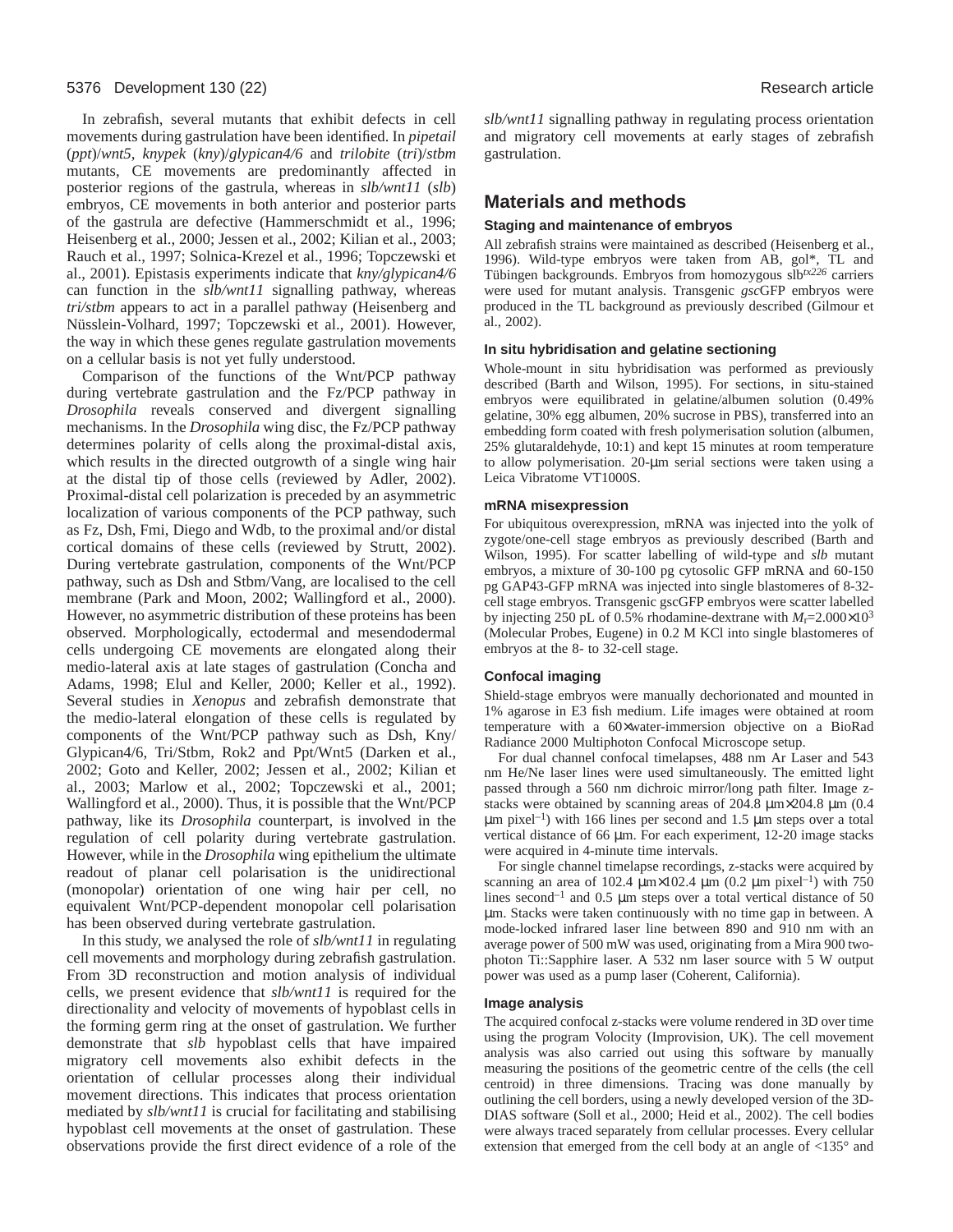a width of >2 µm was defined as a pseudopodial extension. Epiblast and prechordal plate precursor cells were identified according to their position and net movement direction. The cell traces were rendered in three dimensions and measured using newly developed JAVA-based 3D-DIAS software (E.V. and D.R.S., unpublished), which allowed the quantification of several morphometric parameters such as the surface area, volume, centroid position and roundness (rnd= $6 \times V \times \pi^{0.5} \times A^{-1.5}$ ) of single cells in three dimensions.

The subsequent analysis of the obtained morphological data was carried out using Microsoft Excel and ProFit (Quantum Soft, Basel). To account for the resolution limit in z-direction and because the manual traces could not always be perfect, processes that had <5% of the length of the corresponding cell body, were <2 µm long or had a volume  $<1.25\times10^{-2}\%$  and a roundness  $>0.7$  were not analysed.

#### **Statistical analysis**

Student's *t*-test (Microsoft Excel) with a two-tailed distribution was used to analyse significance between two mean values. For analysis of correlation between process orientation and movement persistence, a special Microsoft Excel plug-in was used that tested a linear dependence between the parameters (Müller et al., 2002).

# **Results**

### **slb/wnt11 is expressed in epiblast cells of the germ ring**

To obtain insight into the cellular function of *slb/wnt11*, we first determined the expression domains of *slb/wnt11* in wildtype embryos at the onset of gastrulation. *slb/wnt11* is expressed around the circumference of the germ ring with slightly reduced expression at the region of the forming shield (organiser) (Fig. 1A) (Makita et al., 1998). Within the germ ring, *slb/wnt11* was expressed predominantly in epiblast cells (ectodermal germ layer), whereas ingressing hypoblast cells (mesendodermal germ layer) showed no detectable levels of *slb/wnt11* expression (Fig. 1B-D). This indicates that *slb/wnt11*, expressed in epiblast cells, might be involved in the control of cell movements in the germ ring that mediate ingression of hypoblast cells at the onset of gastrulation.

#### **slb prechordal plate cells show slower and less directed movements**

To examine if *slb/wnt11* was required for the movements of ingressing hypoblast cells at early stages of gastrulation, we determined the positions and shapes of axial mesendodermal tissues, such as the prechordal plate and notochord, in wild-type and *slb*-mutant embryos at different timepoints throughout the onset of gastrulation. In wild-type embryos, the prechordal plate moved rapidly anteriorly from the shield towards the animal pole during the first 2-3 hours of gastrulation (Fig. 2A-D), whereas in *slb* mutants, this movement appeared to be reduced 45 minutes after the onset of gastrulation (Fig. 2E-H). A similar reduction in anterior cell movement was also observed in paraxial mesendodermal tissues of *slb* embryos (data not shown). These early cell-movement defects are unlikely to be caused by secondary variations in the genetic background because they were at least partially rescued by ubiquitous overexpression of *wnt11* mRNA in *slb* mutants (Fig. 2I-L).

To obtain a more dynamic image of prechordal plate morphogenesis in wild-type and *slb* mutant embryos at the



**Fig. 1.** *slb/wnt11* is expressed in epiblast cells (ectoderm) overlying the first ingressing hypoblast cells (mesendoderm) at the germ ring during early stages of gastrulation. (A) Dorsal view of *slb/wnt11* expression in the germ ring of a wild-type embryo at shield stage. The vertical line indicates the section plane shown in B-D. (B-D) Medial section of the embryo in A showing *slb/wnt11* expression in epiblast cells (B). The boxed regions are shown at higher magnification in C (ventral germ ring) and D (shield). e, epiblast; h, hypoblast. Scale bars: 100 µm.



**Fig. 2.** Extension of axial mesendodermal tissues (prechordal plate and notochord) is reduced in *slb* embryos throughout the early stages of gastrulation. Embryos were fixed at various times after shield stage (sh) and stained for the expression of *hatching gland gene 1* (*hgg1*) and *floating head (flh)* to mark the positions of the prechordal plate (ppl) and the notochord (no), respectively. (A-L) Shape and position of prechordal plate and notochord in wild-type embryos (wt, A-D), *slb* mutants (*slb*, E-H) and *slb* mutants overexpressing 5 pg *slb/wnt11* mRNA (*slb*\*, I-L) at the indicated time intervals. For each experiment and timepoint, 20 embryos were analysed. Anterior to the top, dorsal views.

onset of gastrulation, we analysed the movement of individual cells in the axial hypoblast (presumptive prechordal plate) and overlying epiblast (ectoderm). Using confocal timelapse imaging, we simultaneously recorded the positions of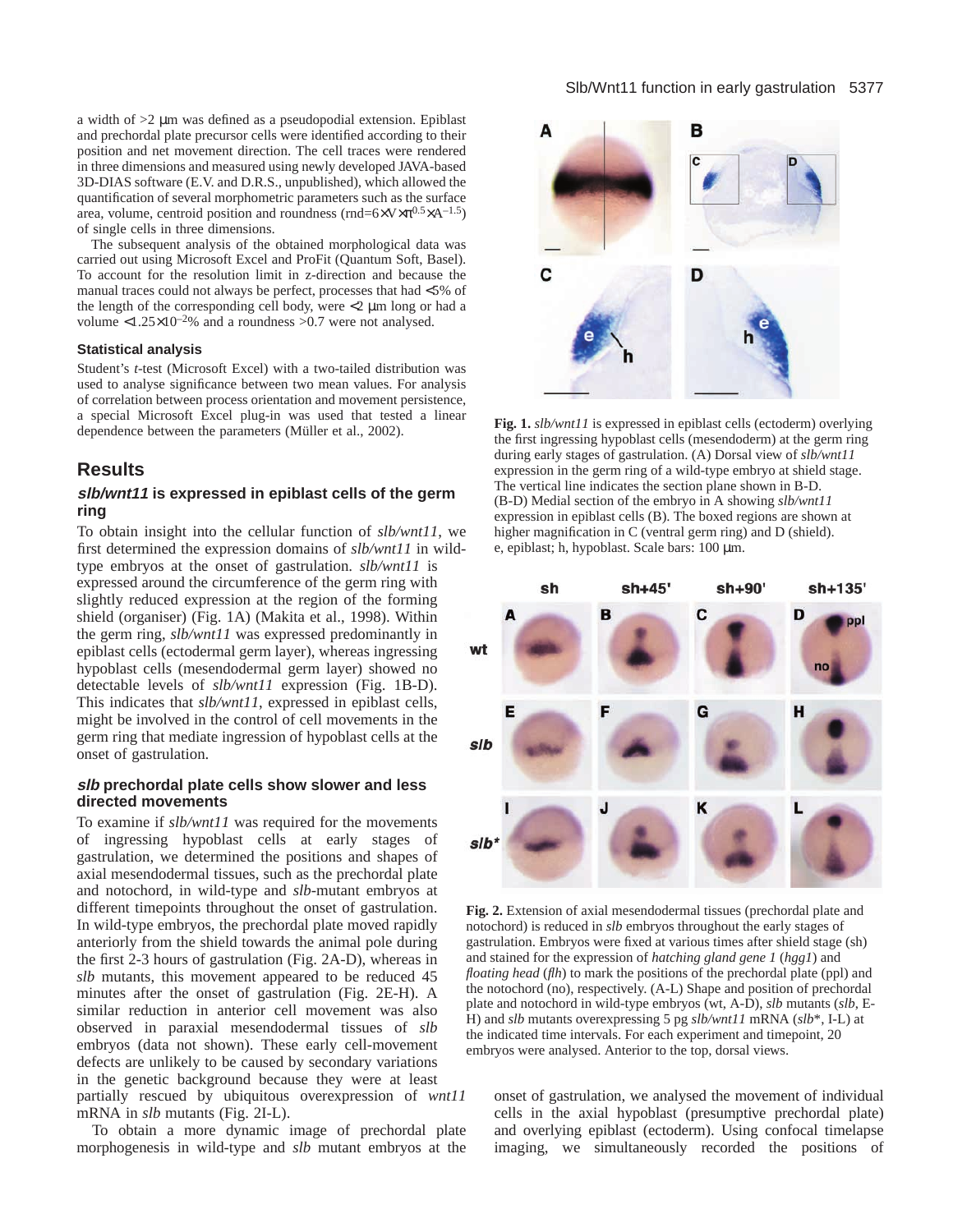#### 5378 Development 130 (22) Research article

**Fig. 3.** Movement of axial hypoblast

is disturbed in *slb* mutant embryos at the onset of gastrulation. Embryos expressing GFP (green) under the control of the *goosecoid* (*gsc*)

cells were scatter labelled with rhodamine (red) in epiblast cells overlying the presumptive prechordal

dual channel confocal microscopy. (A-D,F-I) Prechordal plate precursor cells (green) and overlying epiblast cells (red) in wild-type (A-D) and *slb* (F-I) *gsc*GFP embryos at shield stage (A,C,F,H) and 45 minutes (45′) later

lateral views with ventral to the right and dorsal to the left (C,D,H,I). In all pictures, anterior is to the top and posterior to the bottom. The axes of

the movements of prechordal plate precursor cells (green) and epiblast cells (red) in wild type (E,E′) and *slb gsc*GFP embryos (J,J′) along the x (anterior-posterior) and y (medio-

(dorsal-ventral) axes  $(E', J')$  of the

centre of the cell (the centroid) were measured in 3D at 4-minute intervals and plotted as a single dot. Each line represents the track of one cell, with the first timepoint depicted in white.

is along the  $+x$  (posterior) direction

prechordal plate precursor cells that expressed green fluorescent protein (GFP) in the cytosol under the control of the goosecoid (gsc) promotor (see Movie 1 at http://dev.biologists.org/ supplemental/), and of overlying epiblast cells labelled with rhodamine-dextrane (red). These timelapse sequences revealed that most hypoblast and epiblast cells in wild-type embryos move parallel to the surface of the yolk sac in a straight path towards the animal pole and germ ring, respectively (Fig. 3A-E; see Movie 2 at http://dev.biologists.org/supplemental/). By contrast, corresponding hypoblast cells of *slb* mutants have less directed movements parallel to the surface of the yolk sac and increased movements along the dorso-ventral and medio-lateral axes (Fig. 3F-J; see Movie 3 at http://dev.biologists.org/ supplemental/).

To quantify the differences between the cell movements in wild type and *slb* embryos, we calculated the average persistence (the shortest distance between the start and end

points of the movement divided by the total distance moved, in percent) as an expression of how 'straight' or 'direct' a cell moves, and the velocity (in  $\mu$ m min<sup>-1</sup>) of these movements in 3D between shield stage and 75% epiboly (140 minutes). In total, we recorded 30 epiblast cells and 20 hypoblast cells, using two wild-type and two *slb* embryos. Both the average velocity and persistence of cell movements within the hypoblast were reduced significantly in *slb* mutants compared to wild-type controls  $(1.24\pm0.23 \mu m \text{ min}^{-1} \text{ in wild type versus})$ 1.06±0.22 µm min–1 in *slb* mutants*, P*=9.4×10–4; and 84.35±6.52% in wild type versus 37.54±20.77% in *slb* mutants, *P*=7.63×10<sup>-18</sup>). By contrast, the velocity and persistence of epiblast cell movements in *slb* mutants are indistinguishable from wild-type controls (data not shown). This indicates that *slb/wnt11* controls the velocity and persistence of hypoblast, but not epiblast, cell movements at the onset of gastrulation.



cells along the  $-x$  (anterior) direction. Note that the x, y and z axes depict the global coordinates within the gastrula, whereas in Figs 4, 5 and 7, these axes show the coordinates relative to the movement direction of individual cells. (K) Schematic diagram showing the orientation of the region analyzed in wild-type and *slb* embryos and the net movement direction of the cells (arrows) with respect to the x and z axes. The y axis is perpendicular to x and z and is not depicted in this diagram. Epiblast cells in red, hypoblast cells in green. Note that a left-handed coordinate system has been used. sh, shield; yol, yolk. Scale bar in A: 50 µm.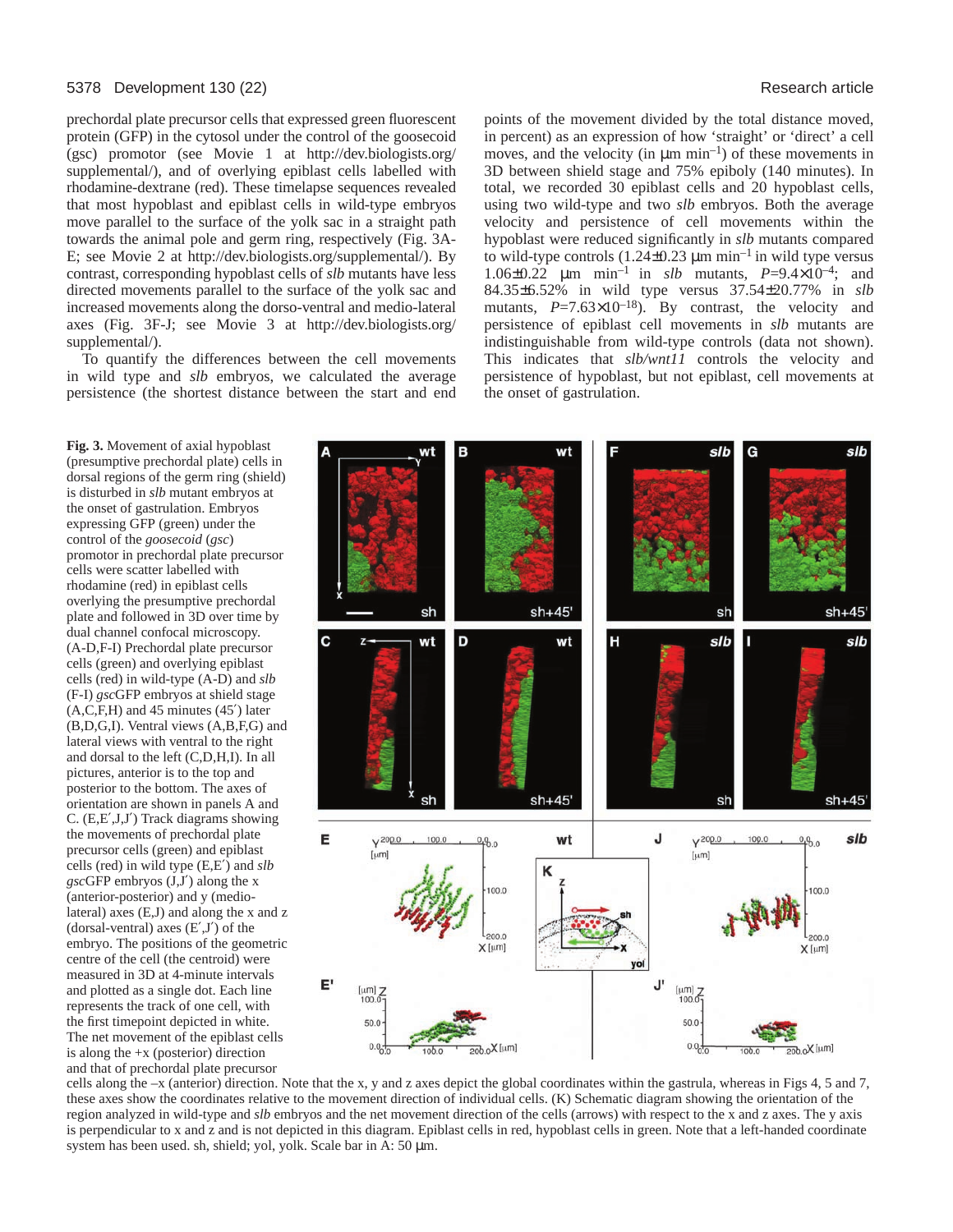**Fig. 4.** Distribution of

pseudopodial processes in wildtype and *slb* prechordal plate precursor cells at the onset of gastrulation. Prechordal plate precursor cells were labelled with a mixture of cytosolic and membrane-bound GFP and visualised in 3D over time by two-photon confocal microscopy. (A,D) 3D images of prechordal-plate-precursor cells in a wild-type (A) and *slb* mutant embryo (D) moving from bottom (germ ring margin) to top (animal pole) at shield stage. Arrowheads point to thick, pseudopod-like processes and the red asterisk (D) marks a pseudopod projecting into the dorsal direction. (B,E) Spherical plots showing the distribution of the outgrowth positions of pseudopods (blue dots) relative to the cell centroid and normalized to the movement direction of the cells (black dot) in wild-type (B) and *slb* mutant (E) embryos at shield stage. For these spherical diagrams, the 3D distribution of the positions where pseudopods emerged on the surface of each cell (blue dots) was measured relative to the centroid of the cell body. The position of the centroid for the succeeding timepoint was also measured. The distances between the positions of the pseudopod and the cell centroid were then calibrated to a constant value, leaving the orientation of the pseudopod positions unchanged. Plotted in 3D with the cell centroid at the origin, the pseudopod positions were, thus, placed at the surface of a sphere centred around the origin. These spherical graphs were then turned so that the positions of each cell centroid for the following timepoint (black dot) were placed onto the



x-axis. The pseudopod positions in 20 cells from five wild-type and five *slb* embryos at four consecutive timepoints (0, 2.5, 5 and 7.5 minutes) were plotted into one diagram. To enhance the 3D appearance of the plots, an artificial transparent sphere centred at the origin was added to each diagram. Note that the x, y and z axes in these diagrams show the coordinates relative to the movement direction of individual cells (+x axis), whereas in Fig. 3, these axes depict the global coordinates within the gastrula. (B′,E′) Distribution of pseudopod lengths from B and E, respectively, along the x-axis.  $(B', E')$  – the individual movement axis of the cells – or the z-axis  $(B'', E'')$ . Each diagram shows pseudopod lengths relative to the body length of the corresponding cell (in %); the numbers on the ordinate axis correspond to arbitrary units, with  $x=10$ being the radius of the spheres in (B) and (E). (C,F) Distribution of the outgrowth positions of pseudopods in wild-type (C) and *slb* mutant (F) embryos. The columns show the relative distribution of pseudopods along (+x versus –x) or perpendicular (+z versus –z) to the individual movement direction of the cells, averaged over four consecutive timepoints  $(0, 2.5, 5 \text{ and } 7.5 \text{ minutes})$ , with the cell centroid at  $x=0$  and  $z=0$ . The insets show examples of wild-type (a-d) and *slb* (e-h) prechordal plate cells after 3D reconstruction with the software used to quantify the data, with cell body and pseudopods in light blue and red, respectively. The corresponding timepoints are indicated. \*, *P*<0.05, paired Student's *t*-test. Scale bar in A: 10 µm.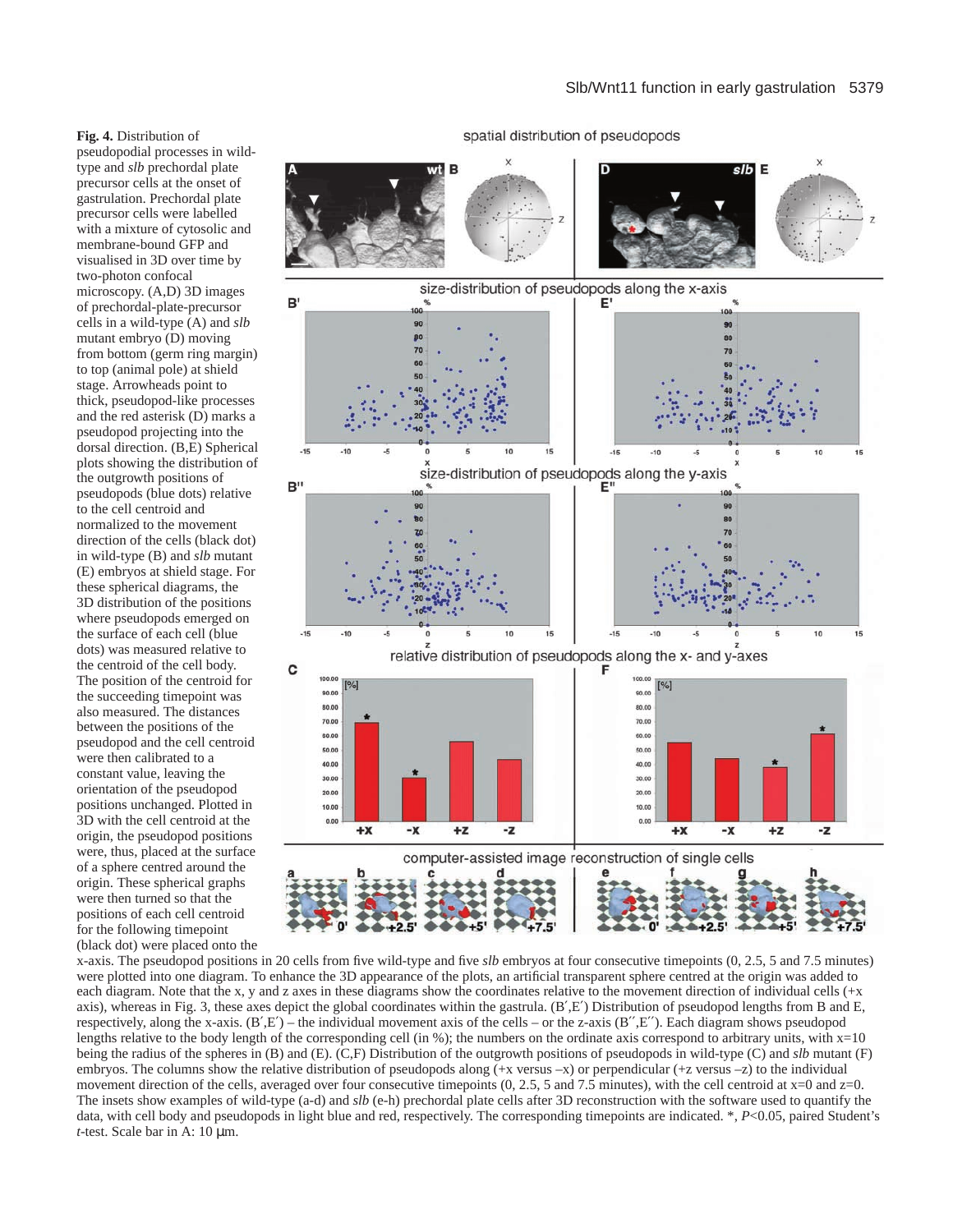#### **slb mesendodermal cells exhibit defects in the orientation of their cellular processes along their individual movement directions**

To investigate the cellular mechanisms that underlie the cellmovement defects in *slb* mutants, we recorded the morphology of individual cells labelled with a mixture of cytosolic and membrane-anchored GFP (Okada et al., 1999) using twophoton confocal microscopy. Parameters of cell morphology, such as the number, shape and orientation of cellular processes, were measured in 3D over time. Process orientation was calculated relative to the individual movement direction of each cell by determining the points on the cell surface where processes emerged. Temporal changes in the morphology of cellular processes were quantified by calculating the total length and roundness, which measures how efficiently a surface encloses a volume (Heid et al., 2002), of each process at different timepoints (see Materials and methods).

First, we analysed the morphology of axial hypoblast cells at the leading edge of the presumptive prechordal plate. We chose those cells because they have more distinct processes than cells in more posterior parts of the prechordal plate (data not shown) and are, therefore, easier to analyse in respect to process formation and orientation. By analysing dynamic changes in the orientation of cellular processes relative to changes in the movement directions of single cells, we found that wild-type prechordal-plate precursor cells form pseudopod-like processes (average roundness <0.7) that are oriented preferentially towards their individual directions of movement (+x axis, Fig. 4A-C; see Movie 4 at http://dev.biologists.org/supplemental/; average percentage of processes per cell in +x versus –x direction at all timepoints, 70% versus 30%; s.d., 38%; *P*=1.6×10–5). By contrast, these cells show no such process orientation in *slb* mutant embryos (Fig. 4D-F and data not shown), but preferentially orient their processes towards the underlying cells or substrate (–z direction; Fig. 4D-F; see Movie 4 at http://dev.biologists.org/ supplemental/; average percentage of processes per cell in  $+z$ versus –z direction over all timepoints, 39% versus 61%; s.d.,  $39\%$ ;  $P=9.0\times10^{-3}$ ). Comparison of the dynamic changes in the distribution of pseudopod lengths between wild-type and *slb* hypoblast cells along the x and z axes indicates that most elongated processes point into the  $+x$  direction in wild-type embryos but not in *slb* mutants (Fig. 4B′,B′′,E′,E′′). The average number, shape and length of processes revealed no obvious differences between wild type and *slb* hypoblast cells (data not shown).

We also analysed the morphology of single epiblast cells that were either in front of or directly above the first ingressing prechordal-plate-precursor cells in wild type and *slb* mutant embryos. Wild-type epiblast cells formed pseudopod-like processes (average roundness <0.7) that were oriented towards and away from their individual movement directions (+x direction). However, we were unable to detect statistically significant differences in the distribution of these processes along the x axis (Fig. 5A-C and data not shown; see Movie 5 at http://dev.biologists.org/supplemental/), indicating that pseudopod-like processes in wild-type epiblast cells are not oriented preferentially towards their individual movement directions. Similarly, *slb* epiblast cells showed no preferential orientation of their processes towards their individual movement directions (Fig. 5D-F and data not shown).

However, unlike wild-type epiblast cells, they formed processes that were oriented preferentially towards the underlying cells or substrate (–z direction; Fig. 5D-F; Movie 5 at http://dev.biologists.org/supplemental/; average percentage of processes per cell in +z versus –z direction at all timepoints, 36% versus 64%; s.d., 36%; *P*, 3.1×10–3). Comparison of the distribution of pseudopod lengths along the x and z axes and the average number, shape and length of processes in wild-type and *slb* epiblast cells revealed no obvious differences (Fig. 5B′,B′′,E′,E′′ and data not shown).

To complement our study on cellular processes, we also analysed dynamic changes of different morphometric parameters that describe the shape of the cell body (excluding processes), such as surface area, volume, and cell elongation, in hypoblast and epiblast cells from wild-type and *slb* mutant embryos. However, we detected no significant differences in any of these parameters between wild type and mutant embryos (data not shown), which indicates that *slb/wnt11* is not required for the general shape of the cell body itself in hypoblast and epiblast cells at the onset of gastrulation.

Taken together, these findings indicate that *slb/wnt11* is needed in hypoblast cells to orient pseudopod-like processes towards their individual movement directions. In the absence of *slb/wnt11* activity, both hypoblast and epiblast cells reorient their processes towards the underlying cells or substrate. The requirement for *slb/wnt11* appears to be specific to process orientation, because the general shape of the cell body in epiblast and hypoblast cells is unchanged in *slb* mutants.

### **The slb mesendodermal cell morphology defect is linked to less directed movements of these cells and can be rescued by ubiquitous overexpression of slb/wnt11**

To investigate if the change in the preferential orientation of cellular processes in *slb* mutant cells was linked to the cell movement defect in these cells, we determined the movement persistence of individual hypoblast cells (Fig. 3 and see above) in relation to the percentage of processes oriented towards their individual movement directions in wild-type and *slb* mutant embryos. Wild-type hypoblast cells that have processes preferentially oriented towards their individual movement directions also show highly persistent movements, whereas in *slb* mutant cells, a reduction in the percentage of processes oriented towards their individual movement directions is accompanied by less persistent movements (Fig. 6). Testing the correlation between process orientation and movement persistence for all cells analysed (wild type and *slb*) shows that these values are statistically linked (*P*=0.02; r=0.36) (Müller et al., 2002). This indicates that *slb/wnt11*-mediated orientation of cellular processes is needed in hypoblast cells for the directionality of cell movements at the onset of gastrulation.

To further confirm that the defective process orientation in *slb* hypoblast cells is specifically caused by the absence of *slb/wnt11* function, we ubiquitously overexpressed *slb/wnt11* mRNA in *slb* mutant embryos and determined the orientation of cellular processes in hypoblast cells at the onset of gastrulation. We conducted the morphometric analysis in two dimensions (x-y plane), because this allowed us to analyse a larger number of cells than is possible using equivalent 3D representations. At the onset of gastrulation, hypoblast cells from *slb* mutant embryos overexpressing 5 pg of *slb/wnt11*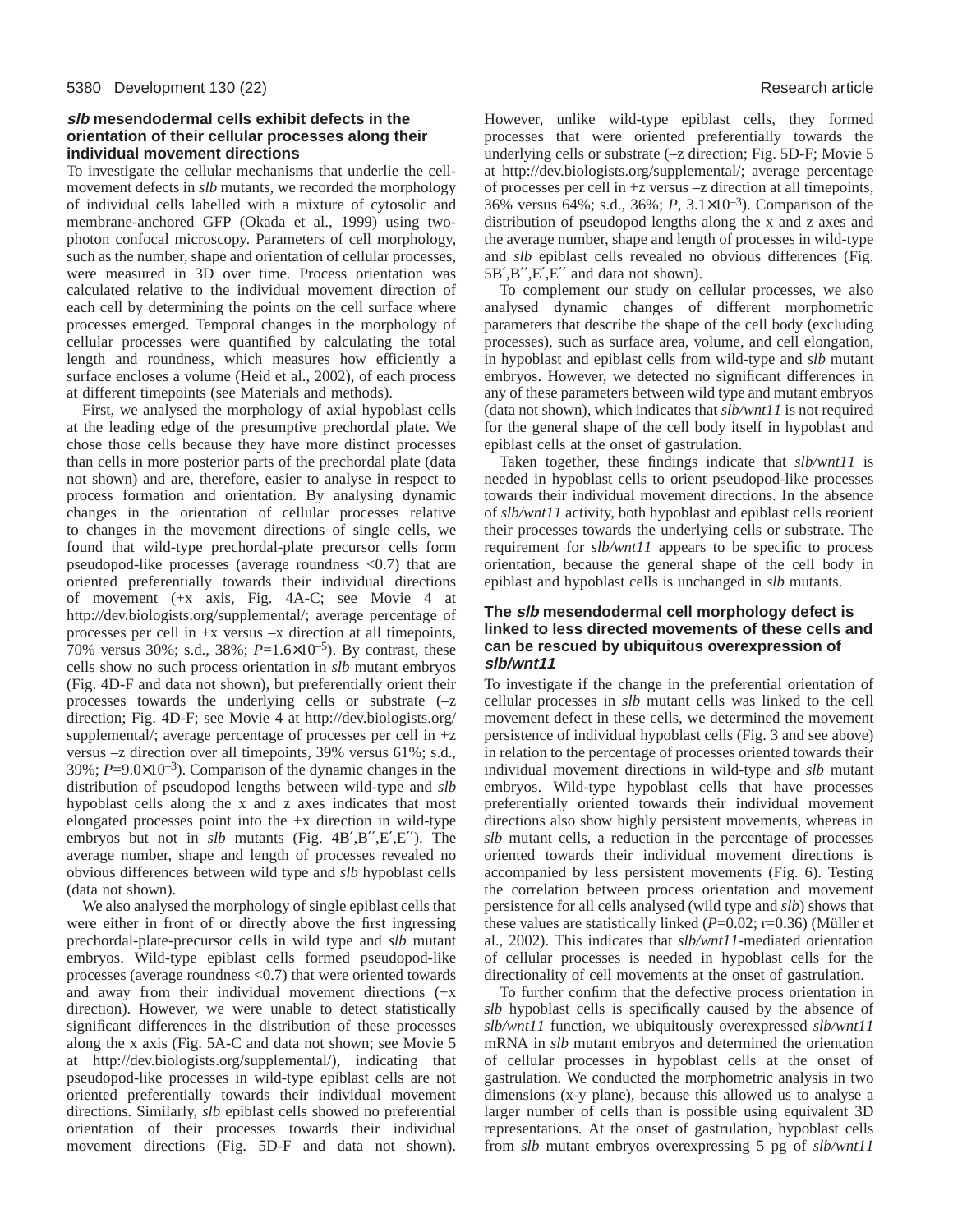**Fig. 5.** Distribution of processes in wild-type and *slb* epiblast cells overlying the presumptive prechordal plate at the onset of gastrulation. Cells were labelled with a mixture of cytosolic and membrane-bound GFP and visualised in 3D over time by twophoton confocal microscopy. (A,D) 3D images of typical epiblast cells in a wild-type (A) and *slb* mutant (D) embryo moving from top (animal pole) to bottom (germ ring margin) at shield stage. Arrowheads point to thick, pseudopod-like processes. Arrows mark smaller, filopod-like processes. In A, the pseudopod emerging from the upper cell is branched. (B,E) Spherical plots showing the distribution of the outgrowth positions of pseudopods (blue dots) relative to the cell centroid and normalized to the movement direction of the cells (black dot) in wild-type (B) and *slb* mutant (E) embryos at shield stage (see Fig. 4 for further information on spherical plots). The process positions of 20 cells (from four timepoints in wild type and the first three timepoints in *slb*) or from 11 cells (last timepoint in *slb*) from five wildtype and eight *slb* embryos at four consecutive timepoints (0, 2.5, 5 and 7.5 minutes) were plotted into one diagram. Note that the x, y and z axes in these diagrams show the coordinates relative to the movement direction of individual cells (+x axis), whereas in Fig. 3, these axes depict the global coordinates within the gastrula.  $(B', B'', E', E'')$  Distribution of pseudopod lengths from B and E, respectively, along the x-axis  $(B', E')$  – the individual movement axis of the cells – or the z-axis  $(B'', E'')$ . Each diagram shows pseudopod lengths relative to the body length of the corresponding cell (in %); the numbers on the ordinate axis correspond to arbitrary units, with x=10 being the radius of the spheres in (B) and (E). (C,F) Distribution of the outgrowth positions of pseudopods in wild-type (C) and *slb* embryos (F). The columns show the relative distribution of pseudopods along (+x versus –x) and perpendicular (+z versus –z) to the individual movement direction of the cells, averaged over four consecutive timepoints (0, 2.5, 5 and 7.5 minutes), with the cell centroid at  $x=0$  and z=0. The insets show examples of wild-type (a-d) and *slb* (e-h) epiblast cells, with cell bodies in light blue and pseudopods in red.

#### spatial distribution of pseudopods B E wi size-distribution of pseudopods along the x-axis B' 90 90 80 80 70  $-15$  $-15$  $-10$ size-distribution of pseudopods along the y-axis B" 90  $80$ 70  $-15$  $-15$ relative distribution of pseudopods along the x- and y-axes C 100.00 100.00  $[%]$  $%$ 90.00 90.00 80.00 80,00 70.00 70.00 60.00 60.00 50.00 50.00 40.00 40.00 30.00 30.00 20.00 20.00 10.00 10.00  $0.00$ 0.00  $+**X**$ -X  $+z$ -z  $+**X**$  $+z$ -z  $-x$ computer-assisted image reconstruction of single cells d  $+7.5$

The corresponding timepoints are indicated. The dark blue structures are thin, filopod-like processes. \*, *P*<0.05, paired Student's *t*-test. Scale bar in A: 10  $\mu$ m.

mRNA per embryo preferentially orient their pseudopod-like processes towards their individual movement directions. This is similar to but slightly weaker than in equivalent wild-type cells  $(87\%$  versus  $13\%$  in  $+x$  versus  $-x$  direction, s.d.=13%,  $P=7.4\times10^{-6}$  in wild-type cells; 61% versus 39% in +x versus –x direction, s.d.=12%, *P*=0.04 in *slb* cells overexpressing *slb/wnt11*). By contrast, no preferential orientation was detected in cells from uninjected *slb* mutants (57% versus 43% in +x versus –x direction, s.d.=22%, *P*=0.29). This rescue of

the process-orientation phenotype in hypoblast cells from *slb/wnt11* overexpressing embryos is even more pronounced at mid-gastrulation stages (Fig. 7A,C,D; 90% versus 10% in +x versus –x direction, s.d.=12%,  $P=8.11\times10^{-10}$  in *slb* cells overexpressing *slb/wnt11*; 87% versus 13%, s.d.=15%,  $P=2.11\times10^{-7}$  in wild-type cells). By contrast, hypoblast cells from uninjected *slb* embryos at mid-gastrulation have a significantly lower preferential orientation of their processes (Fig. 7B,D; 66% versus 34%, s.d.=21%, *P*=3.78×10-3) when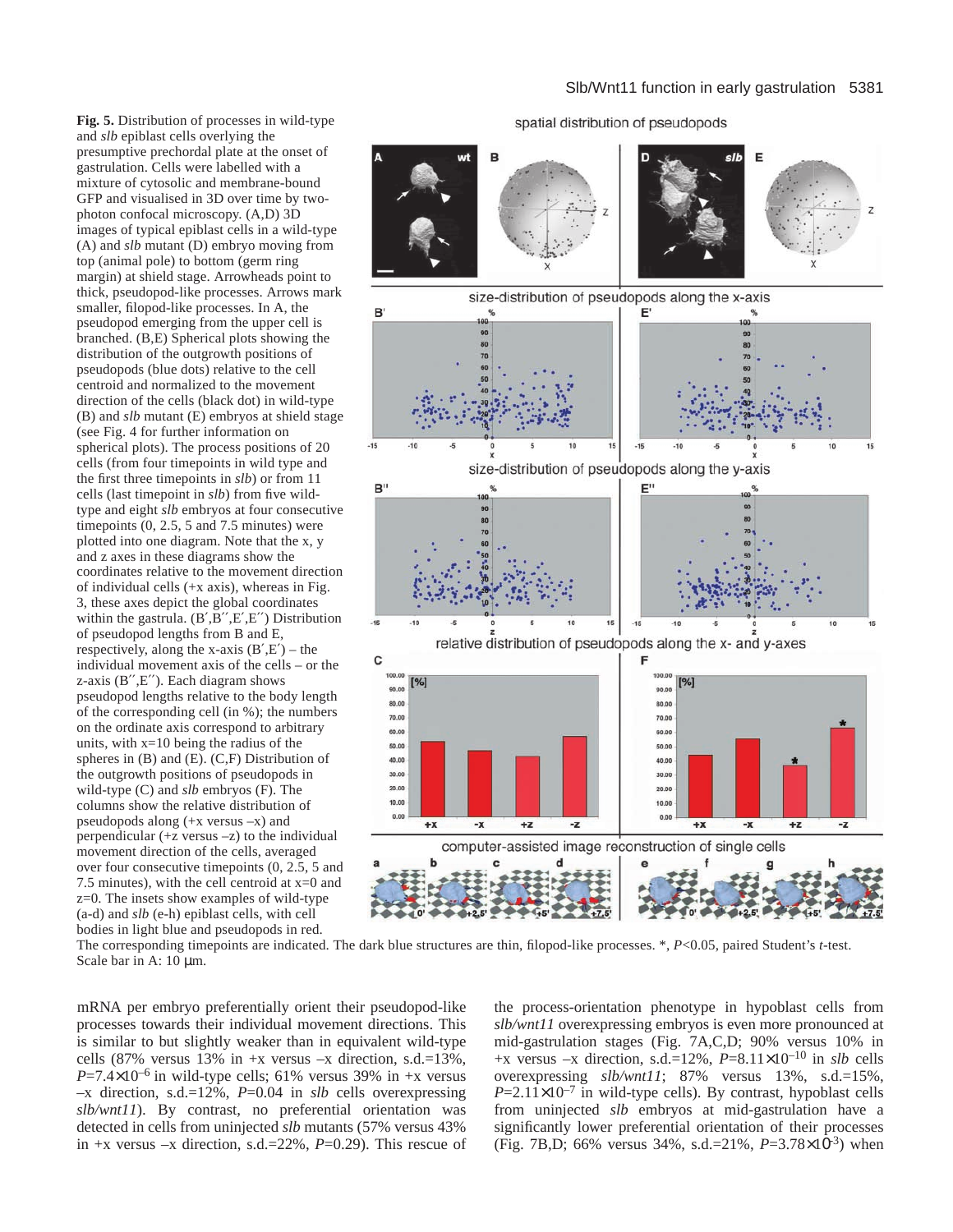

**Fig. 6.** Scatter plot of the relationship between the orientation of hypoblast cell processes towards their individual movement directions (y-axis with % of processes in movement direction) in relation to the degree of persistence of their movements (x-axis), determined for five consecutive timepoints (0, 2.5, 5, 7.5 and 10 minutes) in 20 wild type (blue-dots) and 20 *slb* cells (red dots) from five embryos each.

compared to wild type  $(P=2.9\times10^{-3})$  and *slb/wnt11*overexpressing *slb* cells  $(P=3.5\times10^{-4})$ . Taken together, these results indicate that ubiquitous overexpression of *slb/wnt11* can rescue the hypoblast process orientation phenotype in *slb* mutant embryos during early stages of gastrulation.

# **Discussion**

In this study, we have analysed the cellular function of *slb/wnt11* in the forming germ ring at the onset of gastrulation. We found that *slb/wnt11* is required for the orientation of cellular processes in hypoblast cells towards their individual movement directions and that the aberrant orientation of cellular processes in *slb* mutant hypoblast cells is accompanied by slower, less directed migratory cell movements. We



conclude that *slb/wnt11* is needed for the orientation of cellular processes in hypoblast cells and that the correct orientation of cellular processes in these cells facilitates and stabilises their movements.

#### **The cellular function of slb/wnt11 at the onset of gastrulation**

The main finding of this study is that *slb/wnt11* is required for both cellular process orientation and directed cell movements of hypoblast cells at the onset of gastrulation. To obtain insight into the relationship of process orientation and cell movement in single cells, we developed an assay that allows us to compare dynamic changes in process orientation with changes in the direction of cell movements. We showed that in wild-type hypoblast cells, process orientation and movement direction are aligned, whereas in *slb* mutant cells, no such alignment is observed. The misalignment of process orientation and movement direction in *slb* mutants is linked to less efficient movements of hypoblast cells towards the animal pole. However, although these cells move slower with more frequent changes in the movement direction ('less persistent movement'), the net direction of their movement appears to be unaffected. This indicates that the role of *slb/wnt11*-mediated orientation of cellular processes in the direction of individual cell movements is to facilitate and stabilise these movements, rather than to determine the overall direction of movement.

How do these findings relate to previous studies that implicate *slb/wnt11* and the Wnt/PCP pathway in the regulation of CE movements at later stages of gastrulation (reviewed by Tada et al., 2002; Wallingford et al., 2002)? We analysed the function of *slb/wnt11* in cells that were morphogenetically distinct from cells undergoing CE movements. Hypoblast cells in the region of the forming germ ring at the onset of gastrulation do not show medio-lateral cell intercalation behaviour nor elongate along their medio-lateral axes (M.L.C. and C.P.H., unpublished), as described for cells undergoing CE movements (Concha and Adams, 1998; Glickman et al., 2003). Instead, they move as loosely

**Fig. 7.** Two-dimensional distribution of pseudopodial processes in wild-type, *slb* and *slb/wnt11* injected *slb* prechordal plate precursor cells at midgastrulation stages. As in Figs 4 and 5, cells were labelled with a mixture of cytosolic and membranebound GFP and visualised over time by two-photon confocal microscopy. (A-C) Polar plots of the distribution of the outgrowth positions of pseudopods (blue dots) relative to the cell centroid and normalized to the movement direction of the cells (black arrows) in wild-type (A), *slb* (B) and *slb* embryos injected with 5 pg *slb/wnt11* mRNA (C) at 75% epiboly. These polar plots were made similar to the spherical plots shown in Figs 4 and 5 (see above), except that the outgrowth positions of the pseudopods and the cell centroids were originally determined in two dimensions. For each genotype, the process positions in 5- 10 cells over 5-15 consecutive timepoints (4-minute time intervals) from two embryos were analysed and plotted into one diagram. Note that the x and y axes show the coordinates relative to the movement direction of individual cells (+x direction) and do not resemble the global coordinates within the gastrula. (D) Relative distribution of the outgrowth positions of pseudopods (in %) along the individual movement direction of the cells (+x and –x) in wild-type and *slb* embryos and *slb* embryos injected with 5 pg *slb/wnt11* mRNA, averaged over all timepoints analysed.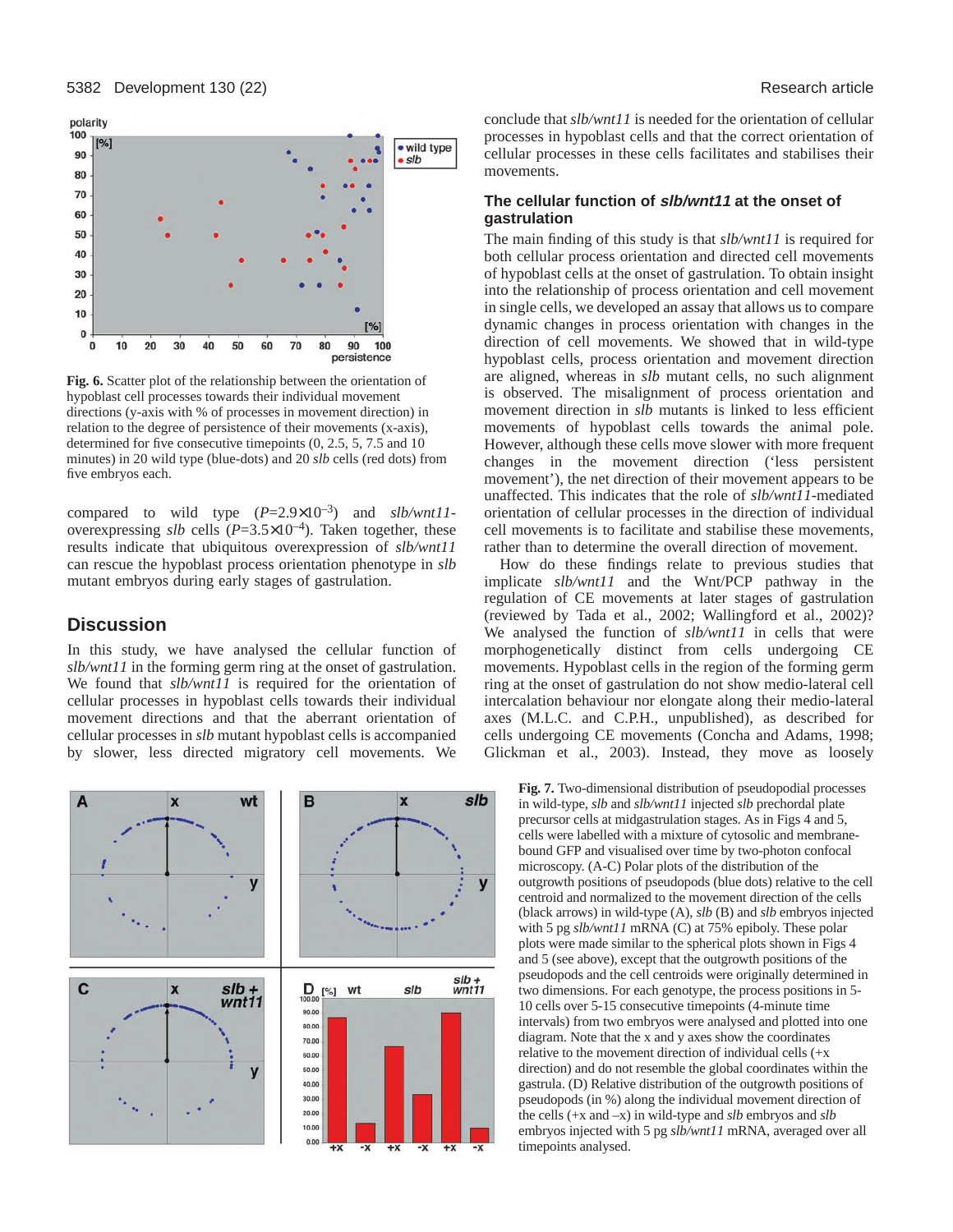associated cells in a straight path towards the animal pole, similar to the behaviour of cells with directed migration on a substrate [this study and Warga and Kimmel (Warga and Kimmel, 1990)]. Consequently, we found that *slb/wnt11* is required for the orientation of cellular processes along the movement axis of individual cells, a feature that is associated commonly with migrating cells in vitro and in vivo (Lauffenburger and Horwitz, 1996).

By contrast, the cellular functions of the Wnt/PCP pathway in controlling cell movements during CE have not been fully addressed. Reduced medio-lateral cell elongation in different mutant and morphant phenotypes of the Wnt/PCP pathway has been associated with slower, less persistent cell movements at late stages of gastrulation (Darken et al., 2002; Goto and Keller, 2002; Jessen et al., 2002; Marlow et al., 2002; Park and Moon, 2002; Topczewski et al., 2001; Wallingford et al., 2000). However, the specific changes in cell elongation have not been correlated with the dynamic changes in the individual movement directions of these cells. Moreover, these cells have been analysed mainly in two dimensions (x-y plane). This limits the view on those cells and, consequently, the interpretation of these observations because cells undergoing CE movements can also exhibit distinctive movements along the z-axis (Glickman et al., 2003) (F.U. and C.P.H., unpublished). Future studies to compare the role of the Wnt/PCP pathway in cellular dynamics during early versus late stages of gastrulation are needed to reveal the common and divergent aspects of Wnt/PCP signalling during the course of gastrulation.

### **Potential target processes of slb/wnt11 at the onset of gastrulation**

How does *slb/wnt11* control the orientation of cellular processes and directed cell movements in the germ ring at the onset of gastrulation? Our observation that *slb/wnt11* is expressed within the epiblast, although it is required predominantly in the hypoblast, indicates that *slb/wnt11*, produced in epiblast cells, directly or indirectly influences hypoblast cell movement and morphology. It is possible that *slb/wnt11*, secreted by epiblast cells, might exert direct control over hypoblast cell morphogenesis by regulating rearrangements of the hypoblast cytoskeleton that control the formation and orientation of processes in these cells. *slb/wnt11* might function either permissively, by allowing these cells to extend and stabilise cellular processes in their preferred orientation, or it might function instructively, by determining the orientation of these processes. Our observation that ubiquitous overexpression of *slb/wnt11* rescued the cell morphology and movement phenotype of *slb* mutants argues in favour of a more permissive function of *slb/wnt11* in this process. Findings from recent studies in zebrafish, which show that Rok2, which directly regulates cytoskeletal elements such as myosin in *Drosophila*, is a downstream component of the *slb/wnt11* signalling pathway support a function of *slb/wnt11* in regulating cytoskeletal dynamics (Marlow et al., 2002).

Alternatively, *slb/wnt11* might also indirectly affect morphogenesis of hypoblast tissue by regulating the differential adhesiveness of hypoblast and epiblast cells, which would have a secondary effect on process orientation and directed cell movement. The finding that hypoblast (and epiblast) cells in *slb* mutants reorient their processes towards

the underlying cell(s) or the yolk-cell surface indicates that, in the absence of *slb/wnt11* function, either the adhesion of these cells to their respective substrates is increased or adhesion between these cells is decreased. Indeed, our own preliminary observations show that *slb* hypoblast cells in culture display a reduced tendency to 'cluster' (F.U. and C.P.H., unpublished), which indicates that there are defects in cell-cell or cellsubstrate adhesion. Further support for a role of *slb/wnt11* in regulating cell adhesion comes from recent studies in *Xenopus,* which show that the presumptive receptor for Wnt11, Fz7, is required for the effective separation of mesoderm from ectoderm at the onset of gastrulation (Winklbauer et al., 2001).

It is likely that *slb/wnt11* uses both of these, and possibly other unknown, processes to control cellular morphology and movements during gastrulation. Future studies should identify the specific requirements of these target processes for the function of *slb/wnt11* in different tissues during the course of gastrulation.

We thank Jennifer Geiger, Mathias Köppen, Christian Dahmann and Marcos Gonzalez-Gaitan for helpful comments on earlier versions of this manuscript, Beate Kilian for technical assistance, Ugur Yalcin, Katrin Anczok and Viktor Schnabel for help with the image analysis, Vinzenz Link for programming Excel Macros and Harald Brush-Janovjak for extensive reviews of the statistics part of this work. We are grateful to Kurt Anderson and Jan Peychl for help with the confocal microscopy. P.J.H., E.V. and D.R.S. are supported by NIH grant HD-18577, The W.M Keck Foundation and the Developmental Studies Hybridoma Bank (DSHB), P.J.H. by The American Cancer Society (grant # PF-01-110-01-CSM), M.L.C. and S.W.W. by the Wellcome Trust, M.T. by an MRC Career Development Award, and F.U. and C.P.H. by an Emmy-Noether-Fellowship from the DFG.

# **References**

- **Adler, P. N.** (2002). Planar signaling and morphogenesis in Drosophila. *Dev. Cell* **2**, 525-535.
- **Barth, K. A. and Wilson, S. W.** (1995). Expression of zebrafish nk2.2 is influenced by sonic hedgehog/vertebrate hedgehog-1 and demarcates a zone of neuronal differentiation in the embryonic forebrain. *Development* **121**, 1755-1768.
- **Concha, M. L. and Adams, R. J.** (1998). Oriented cell divisions and cellular morphogenesis in the zebrafish gastrula and neurula: a time-lapse analysis. *Development* **125**, 983-994.
- **Darken, R. S., Scola, A. M., Rakeman, A. S., Das, G., Mlodzik, M. and Wilson, P. A.** (2002). The planar polarity gene strabismus regulates convergent extension movements in Xenopus. *EMBO J.* **21**, 976-985.
- **Djiane, A., Riou, J., Umbhauer, M., Boucaut, J. and Shi, D.** (2000). Role of frizzled 7 in the regulation of convergent extension movements during gastrulation in Xenopus laevis. *Development* **127**, 3091-3100.
- **Elul, T. and Keller, R.** (2000). Monopolar protrusive activity: a new morphogenic cell behavior in the neural plate dependent on vertical interactions with the mesoderm in Xenopus. *Dev. Biol.* **224**, 3-19.
- **Elul, T., Koehl, M. A. and Keller, R.** (1997). Cellular mechanism underlying neural convergent extension in Xenopus laevis embryos. *Developmental Biology (Orlando)* **191**, 243-258.
- **Gilmour, D. T., Maischein, H. M. and Nüsslein-Volhard, C.** (2002). Migration and function of a glial subtype in the vertebrate peripheral nervous system. *Neuron* **34**, 577-588.
- **Glickman, N. S., Kimmel, C. B., Jones, M. A. and Adams, R. J.** (2003). Shaping the zebrafish notochord. *Development* **130**, 873-887.
- Goto, T. and Keller, R. (2002). The planar cell polarity gene strabismus regulates convergence and extension and neural fold closure in Xenopus. *Dev. Biol.* **247**, 165-181.
- **Habas, R., Dawid, I. B. and He, X.** (2003). Coactivation of Rac and Rho by Wnt/Frizzled signaling is required for vertebrate gastrulation. *Genes Dev.* **17**, 295-309.
- **Habas, R., Kato, Y. and He, X.** (2001). Wnt/Frizzled activation of rho